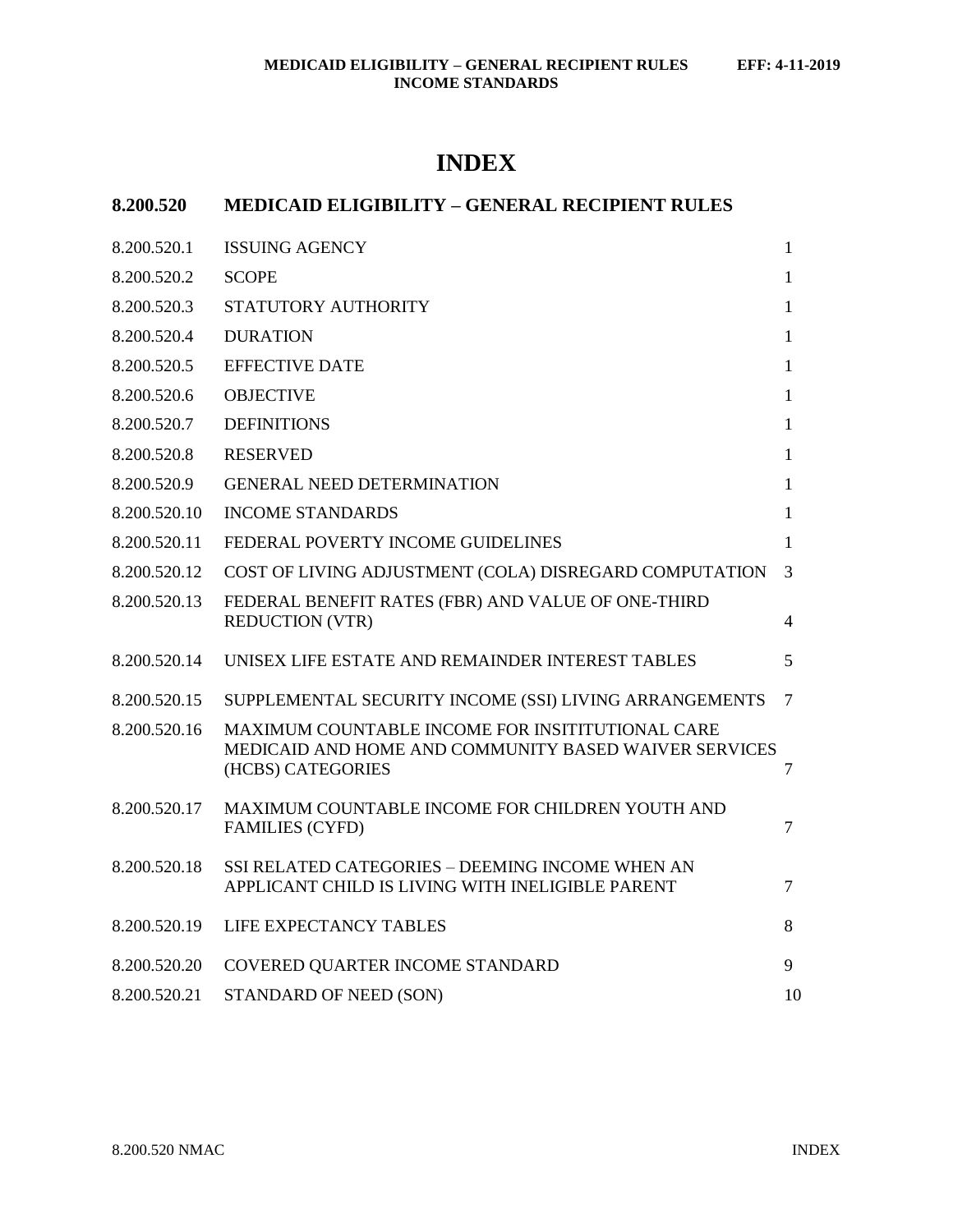#### **TITLE 8 SOCIAL SERVICES CHAPTER 200 MEDICAID ELIGIBILITY - GENERAL RECIPIENT RULES PART 520 INCOME STANDARDS**

<span id="page-1-0"></span>**8.200.520.1 ISSUING AGENCY:** New Mexico Human Services Department (HSD). [8.200.520.1 NMAC - Rp, 8.200.520.1 NMAC, 8/28/2015]

<span id="page-1-1"></span>**8.200.520.2 SCOPE:** The rule applies to the general public. [8.200.520.2 NMAC - Rp, 8.200.520.2 NMAC, 8/28/2015]

<span id="page-1-2"></span>**8.200.520.3 STATUTORY AUTHORITY:** The New Mexico medicaid program and other health care programs are administered pursuant to regulations promulgated by the federal department of health and human services under Title XIX of the Social Security Act as amended or by state statute. See Section 27-1-12 et seq. NMSA 1978.

[8.200.520.3 NMAC - Rp, 8.200.520.3 NMAC, 8/28/2015]

<span id="page-1-3"></span>**8.200.520.4 DURATION:** Permanent.

[8.200.520.4 NMAC - Rp, 8.200.520.4 NMAC, 8/28/2015]

<span id="page-1-4"></span>**8.200.520.5 EFFECTIVE DATE:** August 28, 2015, unless a later date is cited at the end of a section. [8.200.520.5 NMAC - Rp, 8.200.520.5 NMAC, 8/28/2015]

<span id="page-1-5"></span>**8.200.520.6 OBJECTIVE:** The objective of this rule is to provide specific instructions when determining eligibility for the medicaid program and other health care programs. Generally, applicable eligibility rules are detailed in the medical assistance division (MAD) eligibility policy manual, specifically 8.200.400 NMAC, *General Medicaid Eligibility*. Processes for establishing and maintaining MAD eligibility are detailed in the income support division (ISD) general provisions 8.100 NMAC, *General Provisions for Public Assistance Programs*. [8.200.520.6 NMAC - Rp, 8.200.520.6 NMAC, 8/28/2015]

#### <span id="page-1-6"></span>**8.200.520.7 DEFINITIONS: [RESERVED]**

#### <span id="page-1-7"></span>**8.200.520.8 MISSION: [RESERVED]**

[8.200.520.8 NMAC - Rp, 8.200.520.8 NMAC, 8/28/2015; Repealed/E, 4/1/2016]

<span id="page-1-8"></span>**8.200.520.9 GENERAL NEED DETERMINATION:** To be medical assistance division (MAD) eligible, an applicant or a re-determining eligible recipient must meet specific income and as applicable, resource standards. [8.200.520.9 NMAC - Rp, 8.200.520.9 NMAC, 8/28/2015]

<span id="page-1-9"></span>**8.200.520.10 INCOME STANDARDS:** This part contains the federal income poverty rate tables for use with all eligibility categories, cost of living (COLA) disregard calculations and other applicable income tables. [8.200.520.10 NMAC - Rp, 8.200.520.10 NMAC, 8/28/2015]

## <span id="page-1-10"></span>**8.200.520.11 FEDERAL POVERTY INCOME GUIDELINES:**

| А. | One hundred percent federal poverty limits (FPL): |                                                           |
|----|---------------------------------------------------|-----------------------------------------------------------|
|    | Size of budget group                              | FPL per month                                             |
|    |                                                   | \$1,041                                                   |
|    | 2                                                 | \$1,410                                                   |
|    | 3                                                 | \$1,778                                                   |
|    | 4                                                 | \$2,146                                                   |
|    | 5                                                 | \$2,515                                                   |
|    | 6                                                 | \$2,883                                                   |
|    |                                                   | \$3,251                                                   |
|    | 8                                                 | \$3,620                                                   |
|    |                                                   | Add \$369 for each additional person in the budget group. |

\*Use only these two standards for the qualified medicare beneficiary (QMB) program.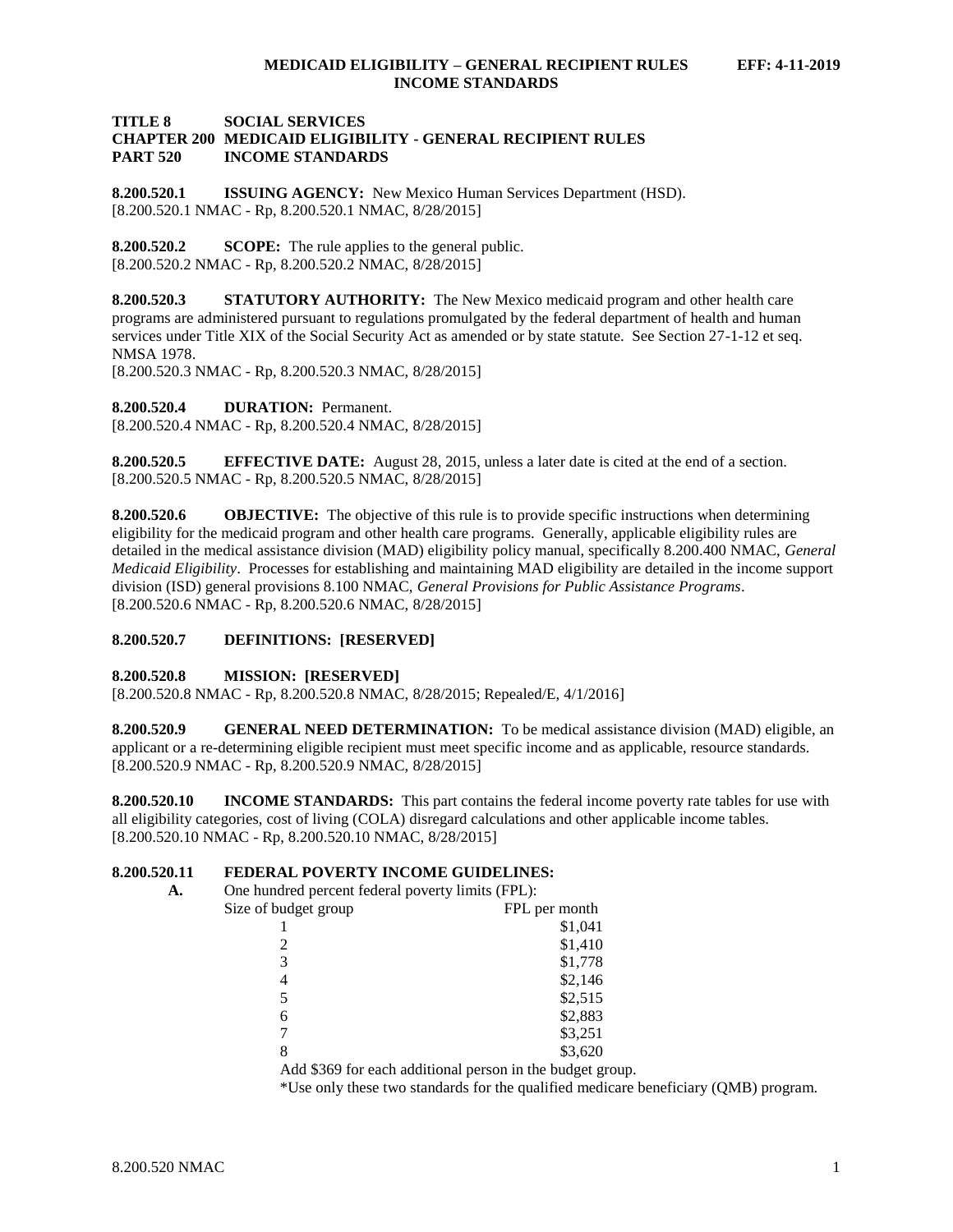**B.** One hundred twenty percent FPL: This income level is used only in the determination of the maximum income limit for specified low income medicare beneficiaries (SLIMB) applicants or eligible recipients.

Applicant or eligible recipient Amount

1 Individual At least \$1,041 per month but no more than \$1,249 per month.

2 Couple At least \$1,410 per month but no more than \$1,691 per month.

For purposes of this eligibility calculation, "couple" means an applicant couple or an

applicant with an ineligible spouse when income is deemed. **C.** One hundred thirty-three percent FPL:

| $\sigma$ one handled three $\mu$ and $\sigma$ percent $\sigma$ is $\sigma$ . |               |
|------------------------------------------------------------------------------|---------------|
| Size of budget group                                                         | FPL per month |
|                                                                              | \$1,385       |
|                                                                              | \$1,875       |
| 3                                                                            | \$2,365       |
| 4                                                                            | \$2,854       |
| 5                                                                            | \$3,344       |
| 6                                                                            | \$3,834       |
|                                                                              | \$4,324       |
|                                                                              | \$4,814       |
| .                                                                            |               |

Add \$490 for each additional person in the budget group.

**D.** One hundred thirty-five percent FPL: This income level is used only in the determination of the maximum income limit for a qualified individual 1 (QI1) applicant or eligible recipient. For purposes of this eligibility calculation, "couple" means an applicant couple or an applicant with an ineligible spouse when income is deemed. The following income levels apply:

|    | Applicant or eligible recipient                           | Amount                                                         |
|----|-----------------------------------------------------------|----------------------------------------------------------------|
|    | Individual                                                | At least \$1,249 per month but no more than \$1,406 per month. |
|    | 2<br>Couple                                               | At least \$1,691 per month but no more than \$1,903 per month. |
| E. | One hundred eighty-five percent FPL:                      |                                                                |
|    | Size of budget group                                      | FPL per month                                                  |
|    | 1                                                         | \$1,926                                                        |
|    | $\overline{c}$                                            | \$2,607                                                        |
|    | $\overline{3}$                                            | \$3,289                                                        |
|    | $\overline{\mathcal{L}}$                                  | \$3,970                                                        |
|    | 5                                                         | \$4,652                                                        |
|    | 6                                                         | \$5,333                                                        |
|    | 7                                                         | \$6,015                                                        |
|    | 8                                                         | \$6,696                                                        |
|    | Add \$681 for each additional person in the budget group. |                                                                |
| F. | Two hundred percent FPL:                                  |                                                                |
|    | Size of budget group                                      | FPL per month                                                  |
|    | 1                                                         | \$2,082                                                        |
|    | $\overline{\mathbf{c}}$                                   | \$2,819                                                        |
|    | 3                                                         | \$3,555                                                        |
|    | $\overline{\mathcal{L}}$                                  | \$4,292                                                        |
|    | 5                                                         | \$5,029                                                        |
|    | 6                                                         | \$5,765                                                        |
|    | 7                                                         | \$6,502                                                        |
|    | 8                                                         | \$7,239                                                        |
|    | Add \$737 for each additional person in the budget group. |                                                                |
| G. | Two hundred thirty-five percent FPL:                      |                                                                |
|    | Size of budget group                                      | FPL per month                                                  |
|    | 1                                                         | \$2,446                                                        |
|    | $\overline{c}$                                            | \$3,312                                                        |
|    | 3                                                         | \$4,178                                                        |
|    | $\overline{4}$                                            | \$5,043                                                        |
|    | 5                                                         | \$5,909                                                        |
|    | 6                                                         | \$6,774                                                        |
|    | $\overline{7}$                                            | \$7,640                                                        |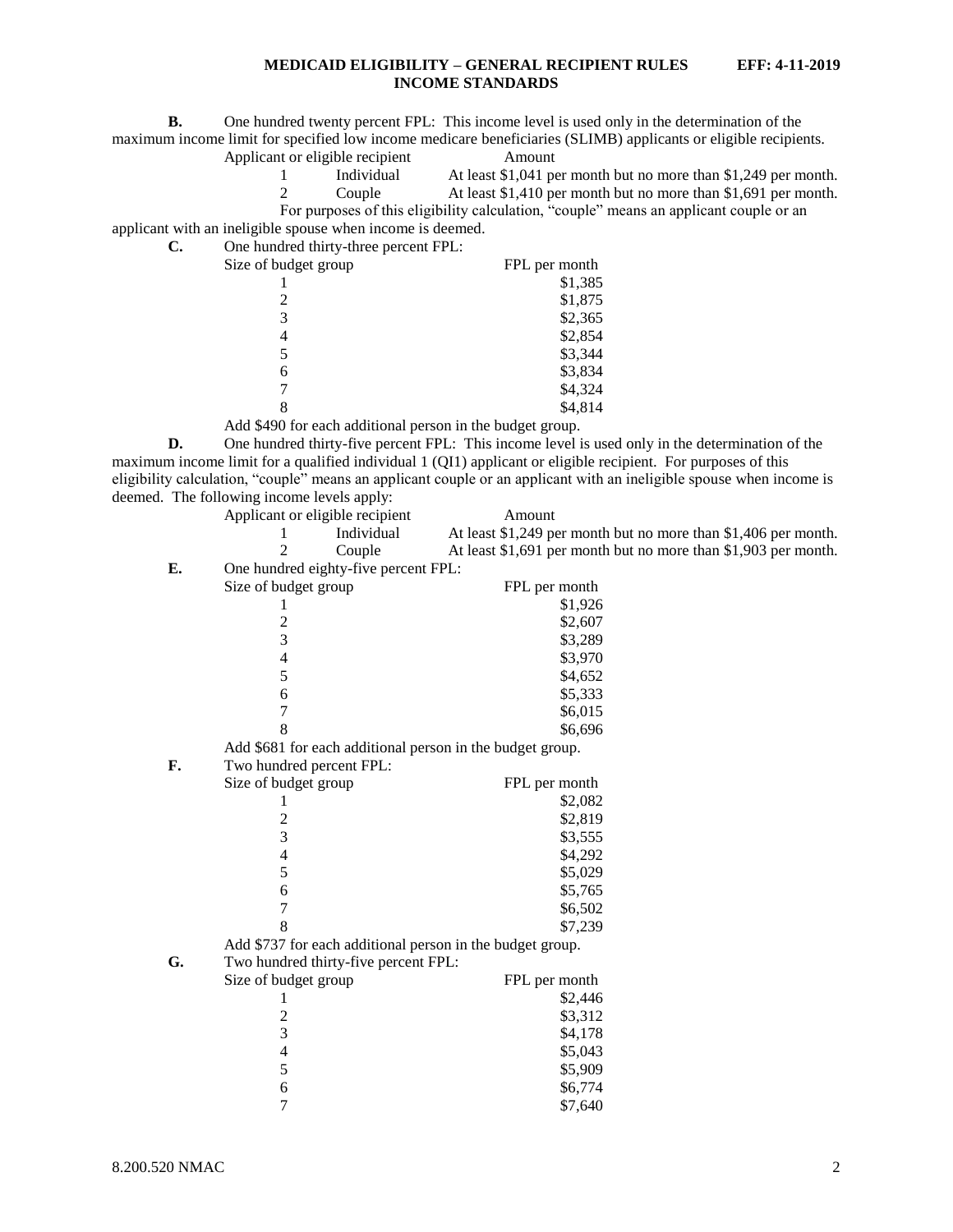|                                                        | \$8,506 |
|--------------------------------------------------------|---------|
| d \$866 for each additional person in the budget group |         |

Add \$866 for each additional person in the budget group.

**H.** Two hundred fifty percent FPL:

| Size of budget group | FPL per month |
|----------------------|---------------|
|                      | \$2,603       |
|                      | \$3,523       |
| 3                    | \$4,444       |
|                      | \$5,365       |
|                      | \$6,286       |
| 6                    | \$7,207       |
|                      | \$8,128       |
| 8                    | \$9,048       |

Add \$920 for each additional person in the budget group.

[8.200.520.11 NMAC - Rp, 8.200.520.11 NMAC, 8/28/2015; A/E, 4/1/2016; A/E, 9/14/2017; A, 2/1/2018; A/E, 5/17/2018; A, 9/11/2018; A/E, 4/11/2019]

#### <span id="page-3-0"></span>**8.200.520.12 COST OF LIVING ADJUSTMENT (COLA) DISREGARD COMPUTATION:** The

countable social security benefit without the COLA is calculated using the COLA increase table as follows: **A.** divide the current gross social security benefit by the COLA increase in the most current year; the result is the social security benefit before the COLA increase;

**B.** divide the result from Subsection A above by the COLA increase from the previous period or year; the result is the social security benefit before the increase for that period or year; and

**C.** repeat Subsection B above for each year, through the year that the applicant or eligible recipient received both social security benefits and supplemental security income (SSI); the final result is the countable social security benefit.

| COLA Increase and disregard table |                 |                  |                    |  |  |
|-----------------------------------|-----------------|------------------|--------------------|--|--|
|                                   | Period and year | COLA increase    | $=$ benefit before |  |  |
| $\mathbf{1}$                      | 2019 Jan - Dec  | 2.8              | Jan 19             |  |  |
| $\overline{2}$                    | 2018 Jan - Dec  | 2.0              | Jan 18             |  |  |
| $\overline{\mathbf{3}}$           | 2017 Jan - Dec  | 0.3              | Jan 17             |  |  |
| $\overline{\mathbf{4}}$           | 2016 Jan - Dec  | $\Omega$         | Jan 16             |  |  |
| 5                                 | 2015 Jan - Dec  | 1.017            | Jan 15             |  |  |
| 6                                 | 2014 Jan - Dec  | 1.015            | Jan 14             |  |  |
| 7                                 | 2013 Jan - Dec  | 1.017            | Jan $13$           |  |  |
| 8                                 | 2012 Jan - Dec  | 1.037            | Jan 12             |  |  |
| 9                                 | 2011 Jan - Dec  | $\boldsymbol{0}$ | Jan 11             |  |  |
| 10                                | 2010 Jan - Dec  | 1                | Jan 10             |  |  |
| 11                                | 2009 Jan - Dec  | 1                | Jan 09             |  |  |
| 12                                | 2008 Jan - Dec  | 1.058            | Jan 08             |  |  |
| 13                                | 2007 Jan - Dec  | 1.023            | Jan 07             |  |  |
| 14                                | 2006 Jan - Dec  | 1.033            | Jan 06             |  |  |
| 15                                | 2005 Jan - Dec  | 1.041            | Jan 05             |  |  |
| 16                                | 2004 Jan - Dec  | 1.027            | Jan 04             |  |  |
| 17                                | 2003 Jan - Dec  | 1.021            | Jan 03             |  |  |
| 18                                | 2002 Jan - Dec  | 1.014            | Jan 02             |  |  |
| 19                                | 2001 Jan - Dec  | 1.026            | Jan 01             |  |  |
| 20                                | 2000 Jan - Dec  | 1.035            | Jan 00             |  |  |
| 21                                | 1999 Jan - Dec  | 1.025            | Jan 99             |  |  |
| 22                                | 1998 Jan - Dec  | 1.013            | Jan 98             |  |  |
| 23                                | 1997 Jan - Dec  | 1.021            | Jan 97             |  |  |
| 24                                | 1996 Jan - Dec  | 1.029            | Jan 96             |  |  |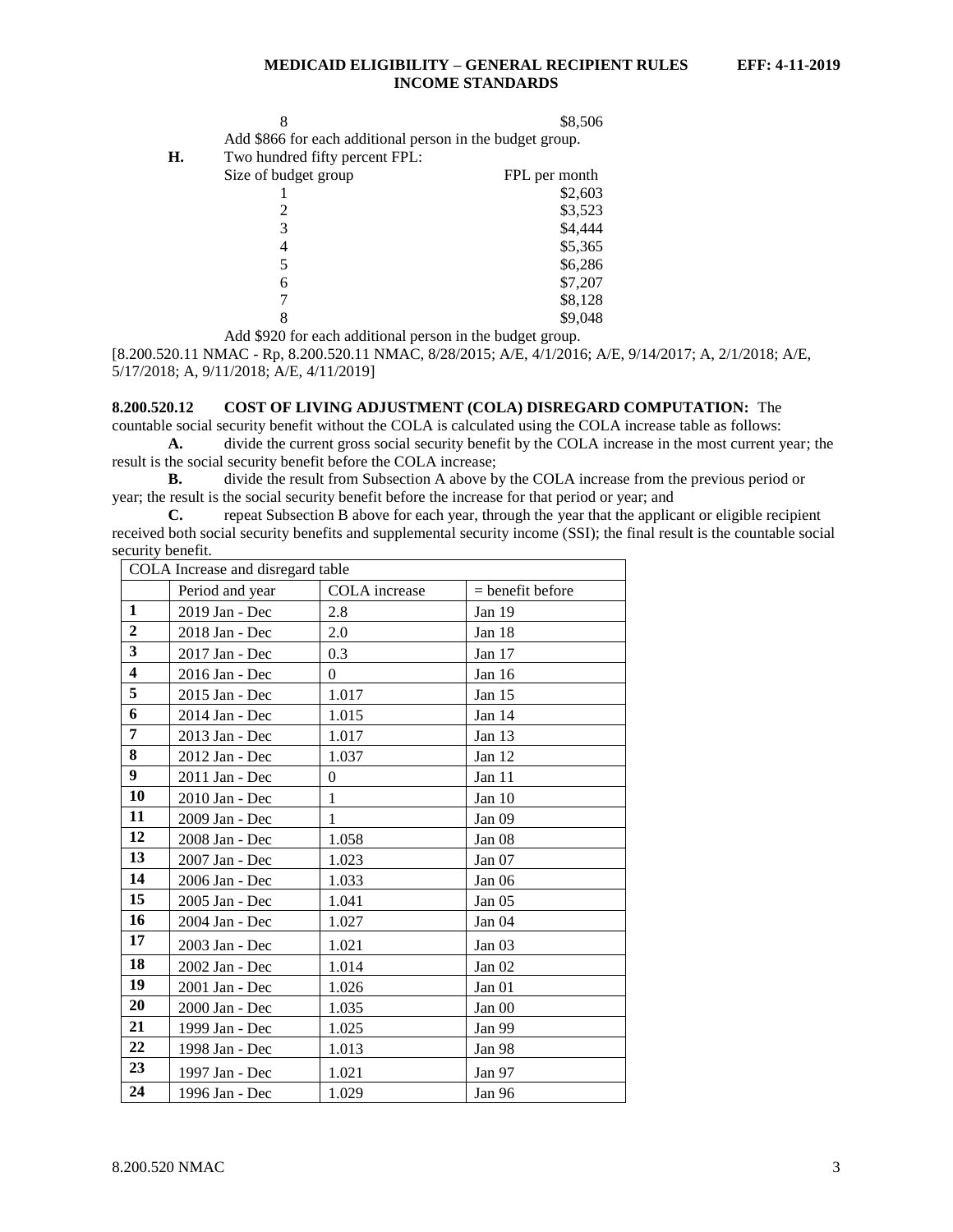| 25 | 1995 Jan - Dec      | 1.026 | Jan 95        |
|----|---------------------|-------|---------------|
| 26 | 1994 Jan - Dec      | 1.028 | Jan 94        |
| 27 | 1993 Jan - Dec      | 1.026 | Jan 93        |
| 28 | 1992 Jan - Dec      | 1.03  | Jan 92        |
| 29 | 1991 Jan - Dec      | 1.037 | Jan 91        |
| 30 | 1990 Jan - Dec      | 1.054 | Jan 90        |
| 31 | 1989 Jan - Dec      | 1.047 | Jan 89        |
| 32 | 1988 Jan - Dec      | 1.04  | Jan 88        |
| 33 | 1987 Jan - Dec      | 1.042 | Jan 87        |
| 34 | 1986 Jan - Dec      | 1.013 | Jan 86        |
| 35 | 1985 Jan - Dec      | 1.031 | Jan 85        |
| 36 | 1984 Jan - Dec      | 1.035 | Jan 84        |
| 37 | 1982 Jul - 1983 Dec | 1.035 | Jul 82        |
| 38 | 1981 Jul - 1982 Jun | 1.074 | <b>Jul 81</b> |
| 39 | 1980 Jul - 1981 Jun | 1.112 | <b>Jul 80</b> |
| 40 | 1979 Jul - 1980 Jun | 1.143 | Jul 79        |
| 41 | 1978 Jul - 1979 Jun | 1.099 | Jul 78        |
| 42 | 1977 Jul - 1978 Jun | 1.065 | Jul 77        |
| 43 | 1977 Apr - 1977 Jun | 1.059 | Apr 77        |

[8.200.520.12 NMAC - Rp, 8.200.520.12 NMAC, 8/28/2015; A/E, 1/1/2016; A/E, 3/1/2017; A/E, 5/17/2018; A, 9/11/2018; A, 4/11/2019]

<span id="page-4-0"></span>

|--|

| Year              | Individual | Institution | Individual | Couple     | Institution | Couple     |
|-------------------|------------|-------------|------------|------------|-------------|------------|
|                   | <b>FBR</b> | <b>FBR</b>  | <b>VTR</b> | <b>FBR</b> | <b>FBR</b>  | <b>VTR</b> |
| $1/89$ to $1/90$  | \$368      | \$30        | \$122.66   | \$553      | \$60        | \$184.33   |
| $1/90$ to $1/91$  | \$386      | \$30        | \$128.66   | \$579      | \$60        | \$193.00   |
| $1/91$ to $1/92$  | \$407      | \$30        | \$135.66   | \$610      | \$60        | \$203.33   |
| $1/92$ to $1/93$  | \$422      | \$30        | \$140.66   | \$633      | \$60        | \$211.00   |
| $1/93$ to $1/94$  | \$434      | \$30        | \$144.66   | \$652      | \$60        | \$217.33   |
| $1/94$ to $1/95$  | \$446      | \$30        | \$148.66   | \$669      | \$60        | \$223.00   |
| $1/95$ to $1/96$  | \$458      | \$30        | \$152.66   | \$687      | \$60        | \$229.00   |
| $1/96$ to $1/97$  | \$470      | \$30        | \$156.66   | \$705      | \$60        | \$235.00   |
| $1/97$ to $1/98$  | \$484      | \$30        | \$161.33   | \$726      | \$60        | \$242.00   |
| $1/98$ to $1/99$  | \$494      | \$30        | \$164.66   | \$741      | \$60        | \$247.00   |
| $1/99$ to $1/00$  | \$500      | \$30        | \$166.66   | \$751      | \$60        | \$250.33   |
| $1/00$ to $1/01$  | \$512      | \$30        | \$170.66   | \$769      | \$60        | \$256.33   |
| $1/01$ to $1/02$  | \$530      | \$30        | \$176.66   | \$796      | \$60        | \$265.33   |
| $1/02$ to $1/03$  | \$545      | \$30        | \$181.66   | \$817      | \$60        | \$272.33   |
| $1/03$ to $1/04$  | \$552      | \$30        | \$184.00   | \$829      | \$60        | \$276.33   |
| $1/04$ to $1/05$  | \$564      | \$30        | \$188      | \$846      | \$60        | \$282.00   |
| $1/05$ to $1/06$  | \$579      | \$30        | \$193      | \$869      | \$60        | \$289.66   |
| $1/06$ to $1/07$  | \$603      | \$30        | \$201      | \$904      | \$60        | \$301.33   |
| $1/07$ to $1/08$  | \$623      | \$30        | \$207.66   | \$934      | \$60        | \$311.33   |
| $1/08$ to $1/09$  | \$637      | \$30        | \$212.33   | \$956      | \$60        | \$318.66   |
| $1/09$ to $1/10$  | \$674      | \$30        | \$224.66   | \$1,011    | \$60        | \$337      |
| $1/10$ to $1/11$  | \$674      | \$30        | \$224.66   | \$1,011    | \$60        | \$337      |
| $1/11$ to $1/12$  | \$674      | \$30        | \$224.66   | \$1,011    | \$60        | \$337      |
| $1/12$ to $1/13$  | \$698      | \$30        | \$232.66   | \$1,048    | \$60        | \$349.33   |
| $1/13$ to $1/14$  | \$710      | \$30        | \$237      | \$1,066    | \$60        | \$355      |
| $1/14$ to $1/15$  | \$721      | \$30        | \$240      | \$1082     | \$60        | \$361      |
| $1/15$ to $12/15$ | \$733      | \$30        | \$244      | \$1,100    | \$60        | \$367      |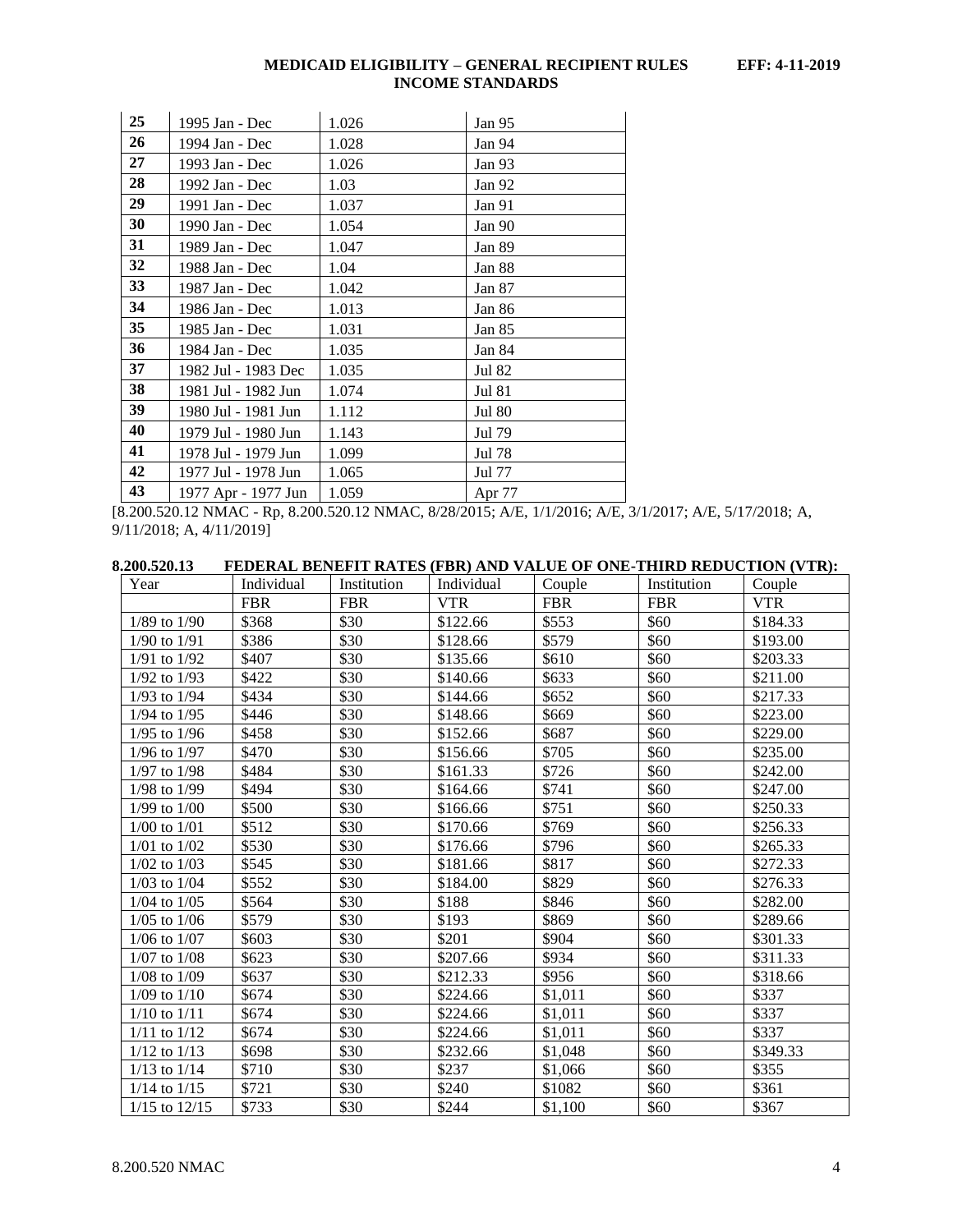| $1/16$ to $12/16$ | \$733 | \$30 | \$244 | \$1,100 | \$60 | \$367 |
|-------------------|-------|------|-------|---------|------|-------|
| $1/17$ to $12/17$ | \$735 | \$30 | \$245 | \$1,103 | \$60 | \$368 |
| $1/18$ to $12/18$ | \$750 | \$30 | \$250 | \$1,125 | \$60 | \$375 |
| $1/19$ to $12/19$ | \$771 | \$30 | \$257 | \$1,157 | \$60 | \$386 |

**A.** Ineligible child deeming allocation is \$386.

**B.** Part B premium is \$135.50 per month.<br>**C.** VTR (value of one third reduction) is u

**C.** VTR (value of one third reduction) is used when an individual or a couple lives in the household of another and receives food and shelter from the household or when the individual or the couple is living on his or her own household but receiving support and maintenance from others.

**D.** The SSI resource standard is \$2000 for an individual and \$3000 for a couple.

[8.200.520.13 NMAC - Rp, 8.200.520.13 NMAC, 8/28/2015; A/E, 1/1/2016; A/E, 3/1/2017; A/E, 5/17/2018; A, 9/11/2018; A/E, 4/11/2019]

<span id="page-5-0"></span>

|  | 8.200.520.14 | UNISEX LIFE ESTATE AND REMAINDER INTEREST TABLES: |  |  |  |  |
|--|--------------|---------------------------------------------------|--|--|--|--|
|--|--------------|---------------------------------------------------|--|--|--|--|

| Age            | Life Estate | Remainder |
|----------------|-------------|-----------|
| 0              | .97188      | .02812    |
| $\mathbf{1}$   | .98988      | .01012    |
| $\overline{c}$ | .99017      | .00983    |
| 3              | .99008      | .00992    |
| $\overline{4}$ | .98981      | .01019    |
| 5              | .98938      | .01062    |
| 6              | .98884      | .01116    |
| $\overline{7}$ | .98822      | .01178    |
| 8              | .98748      | .01252    |
| 9              | .98663      | .01337    |
| 10             | .98565      | .01435    |
| 11             | .98453      | .01547    |
| 12             | .98329      | .01671    |
| 13             | .98198      | .01802    |
| 14             | .98066      | .01934    |
| 15             | .97937      | .02063    |
| 16             | .97815      | .02185    |
| 17             | .97700      | .02300    |
| 18             | .97590      | .02410    |
| 19             | .97480      | .02520    |
| 20             | .97365      | .02635    |
| 21             | .97245      | .02755    |
| 22             | .97120      | .02880    |
| 23             | .96986      | .03014    |
| 24             | .96841      | .03159    |
| 25             | .96678      | .03322    |
| 26             | .96495      | .03505    |
| 27             | .96290      | .03710    |
| 28             | .96062      | .03938    |
| 29             | .95813      | .04187    |
| 30             | .95543      | .04457    |
| 31             | .95243      | .04746    |
| 32             | .94942      | .05058    |
| 33             | .94608      | .05392    |
| 34             | .94250      | .05750    |
| 35             | .93868      | .06132    |
| 36             | .93460      | .06540    |
| 37             | .93026      | .06974    |
| 38             | .92567      | .07433    |
| 39             | .92083      | .07917    |
| 40             | .91571      | .08429    |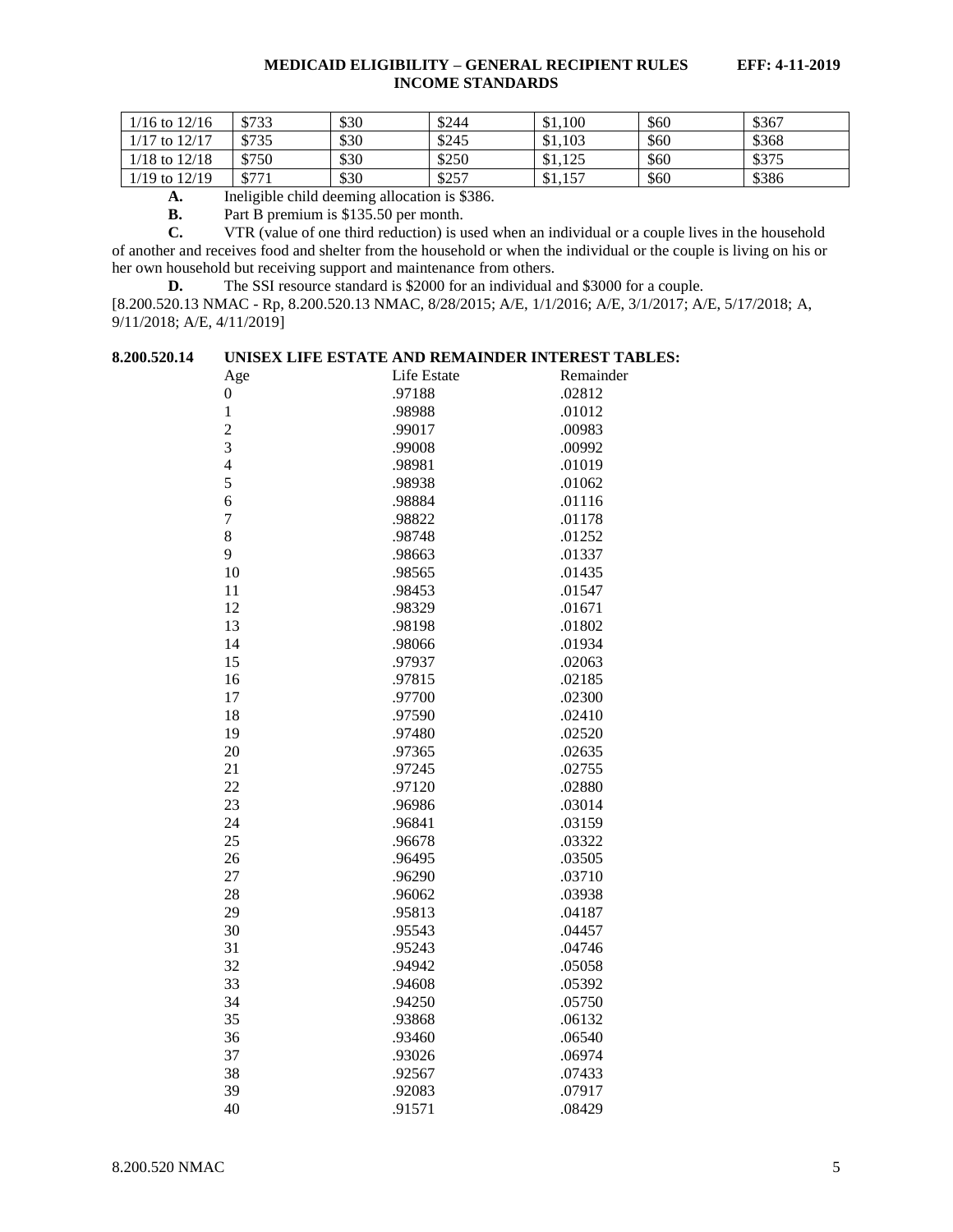| 41 | .91030 | .08970 |
|----|--------|--------|
| 42 | .90457 | .09543 |
| 43 | .89855 | .10145 |
| 44 | .89221 | .10779 |
| 45 | .88558 | .11442 |
| 46 | .87863 | .12137 |
| 47 | .87137 | .12863 |
| 48 |        |        |
| 49 | .86374 | .13626 |
|    | .85578 | .14422 |
| 50 | .84743 | .15257 |
| 51 | .83674 | .16126 |
| 52 | .82969 | .17031 |
| 53 | .82028 | .17972 |
| 54 | .81054 | .18946 |
| 55 | .80046 | .19954 |
| 56 | .79006 | .20994 |
| 57 | .77931 | .22069 |
| 58 | .76822 | .23178 |
| 59 | .75675 | .24325 |
| 60 | .74491 | .25509 |
| 61 | .73267 | .26733 |
| 62 | .72002 | .27998 |
| 63 | .70696 | .29304 |
| 64 | .69352 | .30648 |
| 65 | .67970 | .32030 |
| 66 | .66551 | .33449 |
| 67 | .65098 | .34902 |
| 68 | .63610 | .36690 |
| 69 | .62086 | .37914 |
| 70 | .60522 | .39478 |
| 71 |        | .41086 |
|    | .58914 |        |
| 72 | .57261 | .42739 |
| 73 | .55571 | .44429 |
| 74 | .53862 | .46138 |
| 75 | .52149 | .47851 |
| 76 | .50441 | .49559 |
| 77 | .48742 | .51258 |
| 78 | .47049 | .52951 |
| 79 | .45357 | .54643 |
| 80 | .43659 | .56341 |
| 81 | .41967 | .58033 |
| 82 | .42095 | .59705 |
| 83 | .38642 | .61358 |
| 84 | .36998 | .63002 |
| 85 | .35359 | .64641 |
| 86 | .33764 | .66236 |
| 87 | .32262 | .67738 |
| 88 | .30859 | .69141 |
| 89 | .29526 | .70474 |
| 90 | .28221 | .71779 |
| 91 | .26955 | .73045 |
| 92 | .25771 | .74229 |
| 93 | .24692 | .75308 |
| 94 | .23728 | .76272 |
| 95 |        |        |
|    | .22887 | .77113 |
| 96 | .22181 | .77819 |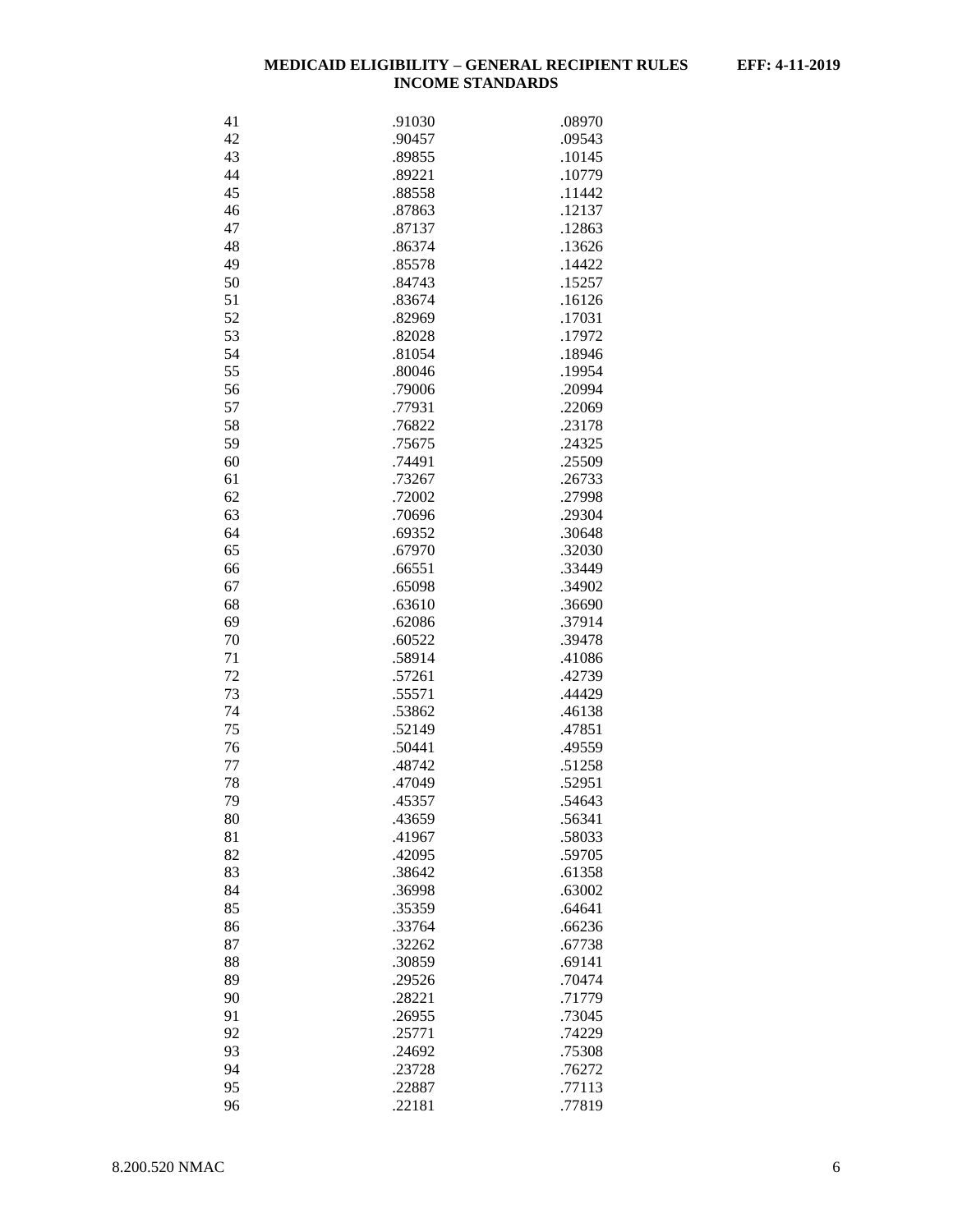| 97  | .21550 | .78450 |
|-----|--------|--------|
| 98  | .21000 | .79000 |
| 99  | .20486 | .79514 |
| 100 | .19975 | .80025 |
| 101 | .19532 | .80468 |
| 102 | .19054 | .80946 |
| 103 | .18437 | .81563 |
| 104 | .17856 | .82144 |
| 105 | .16962 | .83038 |
| 106 | .15488 | .84512 |
| 107 | .13409 | .86591 |
| 108 | .10068 | .89932 |
| 109 | .04545 | .95455 |

[8.200.520.14 NMAC - Rp, 8.200.520.14 NMAC, 8/28/2015]

#### <span id="page-7-0"></span>**8.200.520.15 SUPPLEMENTAL SECURITY INCOME (SSI) LIVING ARRANGEMENTS:**

**A.** Individual living in his or her own household who own or rent:

Payment amount: \$771 Individual \$1,157 Couple

**B.** Individual receiving support and maintenance payments: For an individual or couple living in his or her own household, but receiving support and maintenance from others (such as food, shelter or clothing), subtract the value of one third reduction (VTR).

 $$1,157 - $386 = $771$  Couple **C.** Individual or couple living household of another: For an individual or couple living in another person's household and not contributing his or her pro-rata share of household expenses, subtract the VTR. Payment amount:  $$771 - $257 = $514$  Individual

Payment amount:  $$771 - $257 = $514$  Individual

- $$1,157 $386 = $771$  Couple
- **D.** Child living in home with his or her parent:

Payment amount: \$771

**E.** Individual in institution:

Payment amount: \$30.00

[8.200.520.15 NMAC - Rp, 8.200.520.15 NMAC, 8/28/2015; A/E, 3/1/2017; A/E, 5/17/2018; A, 9/11/2018; A/E, 4/11/2019]

## <span id="page-7-1"></span>**8.200.520.16 MAXIMUM COUNTABLE INCOME FOR INSTITUTIONAL CARE MEDICAID AND HOME AND COMMUNITY BASED WAIVER SERVICES (HCBS) CATEGORIES:** Effective January 1,

**2019**, the maximum countable monthly income standard for institutional care medicaid and the home and community based waiver categories is \$2,313.

[8.200.520.16 NMAC - Rp, 8.200.520.16 NMAC, 8/28/2015; A/E, 3/1/2017; A/E, 5/17/2018; A, 9/11/2018; A/E, 4/11/2019]

### <span id="page-7-2"></span>**8.200.520.17 MAXIMUM COUNTABLE INCOME FOR CHILDREN YOUTH AND FAMILIES**

**(CYFD):** Effective July 1, 1995, the maximum countable monthly income standard for CYFD medicaid is \$231.00. [8.200.520.17 NMAC - Rp, 8.200.520.17 NMAC, 8/28/2015]

#### <span id="page-7-3"></span>**8.200.520.18 SSI RELATED CATEGORIES - DEEMING INCOME WHEN AN APPLICANT CHILD IS LIVING WITH INELIGIBLE PARENT:**

- **A.** Monthly computation:
	- **(1)** total gross unearned income of parent;

**(2)** deduct living allowance for ineligible child and SSI-eligible sponsored alien (one half of the monthly SSI FBR LA code  $A^*$ ) for each ineligible child/SSI-eligible sponsored alien);

- **(3)** subtotal;
- **(4)** deduct \$20.00 general income exclusion 20.00;
- **(5)** unearned income subtotal;
- **(6)** total gross earned income of parent;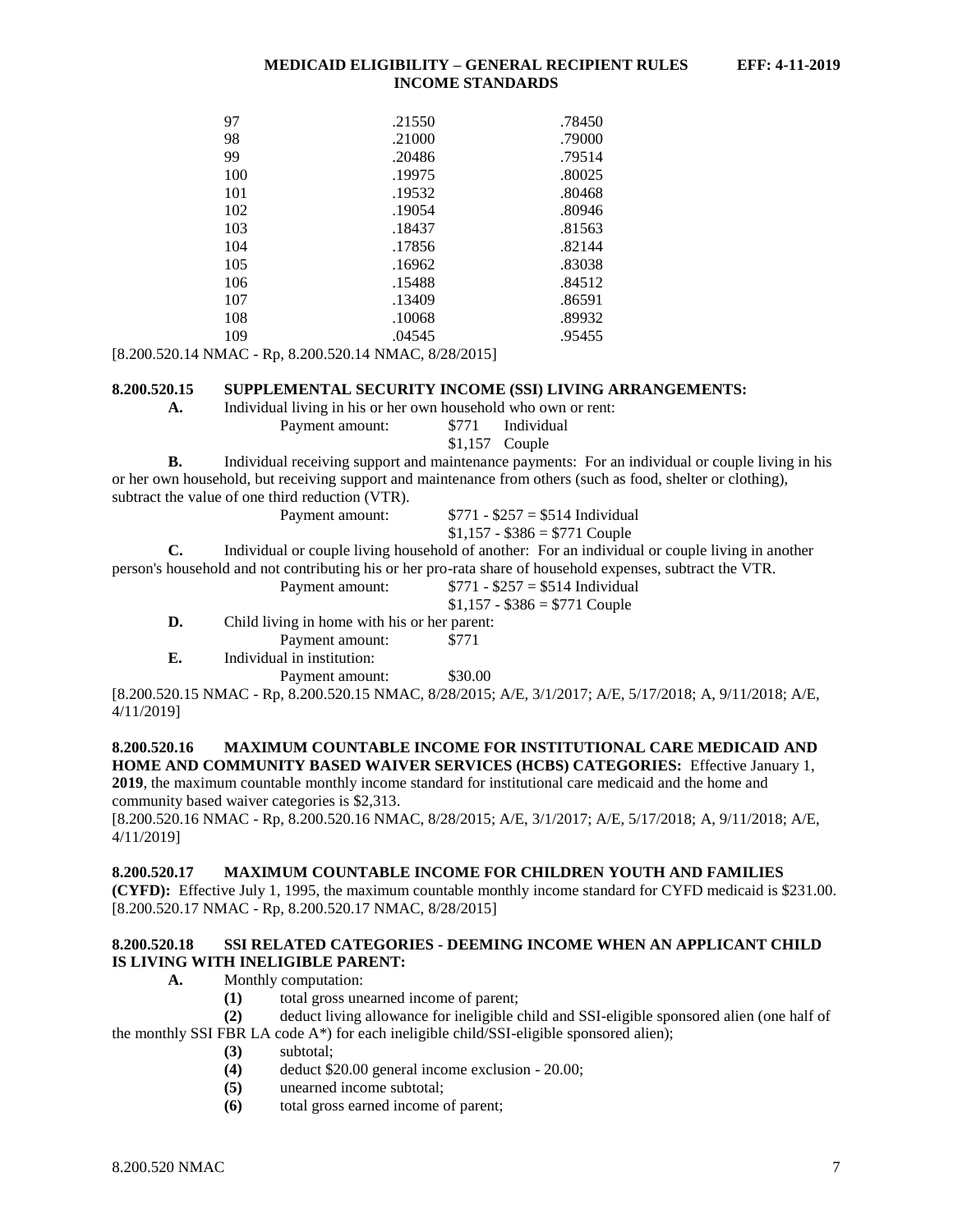**(7)** deduct any remaining allocation for ineligible child and/or SSI-eligible sponsored alien; see Paragraph (2) above;

**(8)** subtotal;

**(9)** deduct any remaining portion of the \$20.00 general income exclusion only if not already totally deducted in Paragraph (4) above;

- **(10)** subtotal;
- **(11)** deduct \$65.00; do not apply this deduction if the only income is unearned 65.00;
- **(12)** subtotal;

**(13)** subtract one-half of Paragraph (12); do not apply this deduction if the only income is

unearned;

- **(14)** earned income subtotal;
- **(15)** total of Paragraph (5) plus Paragraph (14);

**(16)** deduct parental allocation (1 parent = SSI FBR for an individual LA code  $A^*$ ) (2 parents  $=$  SSI FBR for an eligible couple LA code A\*);

**(17)** income deemed to applicant child; if there is more than one applicant child, divide this amount equally between the children: **\*** LA Code A = the full SSI FBR for an individual or a couple.

**B.** If the deemed income plus the applicant child's separate income exceeds the income standard for an individual, the applicant child is not eligible for that month.

[8.200.520.18 NMAC - Rp, 8.200.520.18 NMAC, 8/28/2015]

## <span id="page-8-0"></span>**8.200.520.19 LIFE EXPECTANCY TABLES:**

| A.               | <b>Males:</b> |     |            |     |            |
|------------------|---------------|-----|------------|-----|------------|
|                  | Life          |     | Life       |     | Life       |
| Age              | expectancy    | Age | expectancy | Age | expectancy |
| $\boldsymbol{0}$ | 71.80         | 40  | 35.05      | 80  | 6.98       |
| $\mathbf{1}$     | 71.53         | 41  | 34.15      | 81  | 6.59       |
| $\overline{c}$   | 70.58         | 42  | 33.26      | 82  | 6.21       |
| 3                | 69.62         | 43  | 32.37      | 83  | 5.85       |
| $\overline{4}$   | 68.65         | 44  | 31.49      | 84  | 5.51       |
| 5                | 67.67         | 45  | 30.61      | 85  | 5.19       |
| 6                | 66.69         | 46  | 29.74      | 86  | 4.89       |
| $\overline{7}$   | 65.71         | 47  | 28.88      | 87  | 4.61       |
| 8                | 64.73         | 48  | 28.02      | 88  | 4.34       |
| 9                | 63.74         | 49  | 27.17      | 89  | 4.09       |
| 10               | 62.75         | 50  | 26.32      | 90  | 3.86       |
| 11               | 61.76         | 51  | 25.48      | 91  | 3.64       |
| 12               | 60.78         | 52  | 24.65      | 92  | 3.43       |
| 13               | 59.79         | 53  | 23.82      | 93  | 3.24       |
| 14               | 58.82         | 54  | 23.01      | 94  | 3.06       |
| 15               | 57.85         | 55  | 22.21      | 95  | 2.90       |
| 16               | 56.91         | 56  | 21.43      | 96  | 2.74       |
| 17               | 55.97         | 57  | 20.66      | 97  | 2.60       |
| 18               | 55.05         | 58  | 19.90      | 98  | 2.47       |
| 19               | 54.13         | 59  | 19.15      | 99  | 2.34       |
| 20               | 53.21         | 60  | 18.42      | 100 | 2.22       |
| 21               | 52.29         | 61  | 17.70      | 101 | 2.11       |
| 22               | 51.38         | 62  | 16.99      | 102 | 1.99       |
| 23               | 50.46         | 63  | 16.30      | 103 | 1.89       |
| 24               | 49.55         | 64  | 15.62      | 104 | 1.78       |
| 25               | 48.63         | 65  | 14.96      | 105 | 1.68       |
| 26               | 47.72         | 66  | 14.32      | 106 | 1.59       |
| 27               | 46.80         | 67  | 13.70      | 107 | 1.50       |
| 28               | 45.88         | 68  | 13.09      | 108 | 1.41       |
| 29               | 44.97         | 69  | 12.50      | 109 | 1.33       |
| 30               | 44.06         | 70  | 11.92      | 110 | 1.25       |
| 31               | 43.15         | 71  | 11.35      | 111 | 1.17       |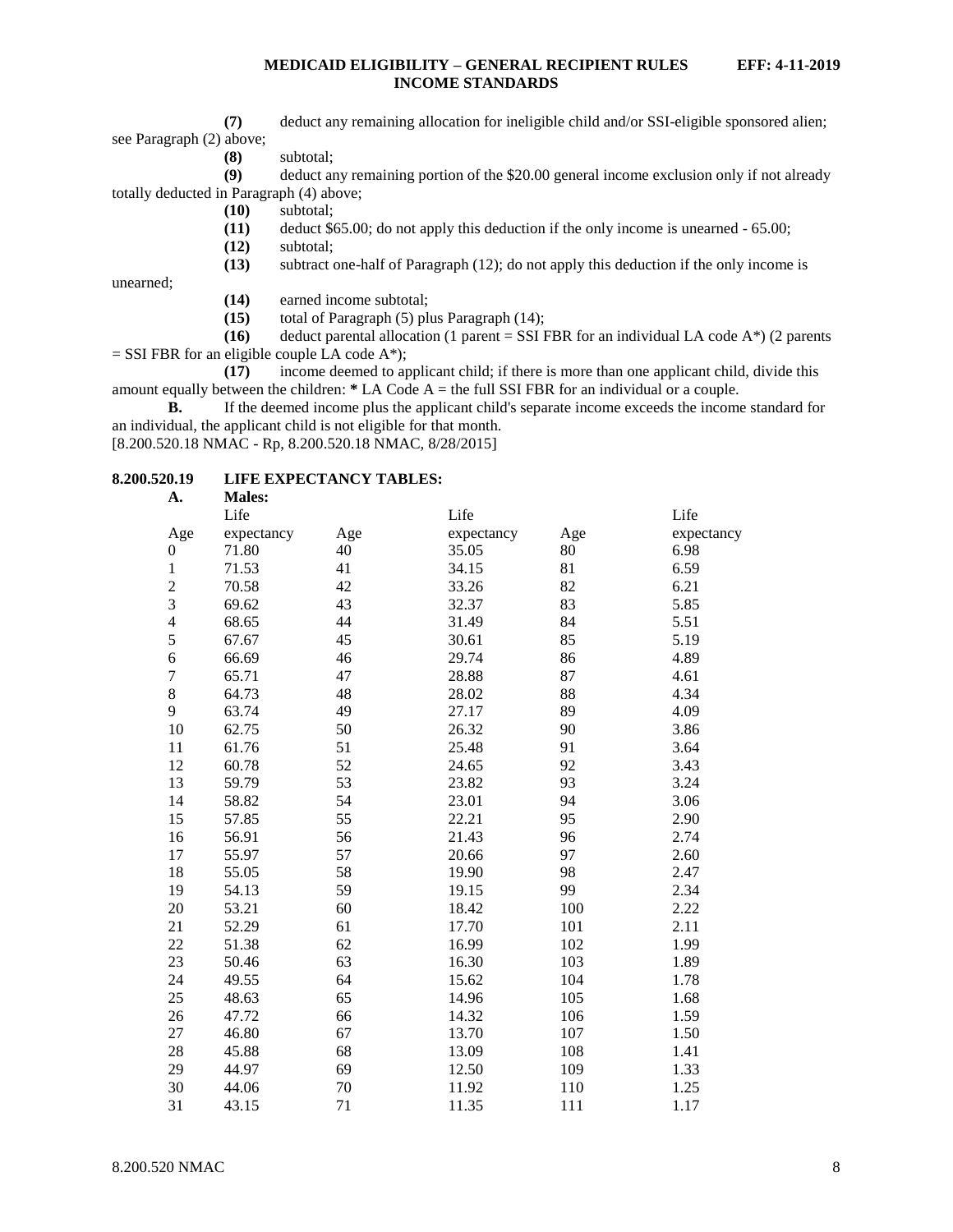| 32               | 42.24           | 72  | 10.80      | 112 | 1.10       |
|------------------|-----------------|-----|------------|-----|------------|
| 33               | 41.33           | 73  | 10.27      | 113 | 1.02       |
| 34               | 40.23           | 74  | 9.27       | 114 | 0.96       |
| 35               | 39.52           | 75  | 9.24       | 115 | 0.89       |
| 36               | 38.62           | 76  | 8.76       | 116 | 0.83       |
| 37               | 37.73           | 77  | 8.29       | 117 | 0.77       |
| 38               | 36.83           | 78  | 7.83       | 118 | 0.71       |
| 39               | 35.94           | 79  | 7.40       | 119 | 0.66       |
| <b>B.</b>        | <b>Females:</b> |     |            |     |            |
|                  | Life            |     | Life       |     | Life       |
| Age              | expectancy      | Age | expectancy | Age | expectancy |
| $\boldsymbol{0}$ | 78.79           | 40  | 40.61      | 80  | 9.11       |
| $\,1$            | 78.42           | 41  | 39.66      | 81  | 8.58       |
| $\overline{c}$   | 77.48           | 42  | 38.72      | 82  | 8.06       |
| 3                | 76.51           | 43  | 37.78      | 83  | 7.56       |
| $\overline{4}$   | 75.54           | 44  | 36.85      | 84  | 7.08       |
| 5                | 74.56           | 45  | 35.92      | 85  | 6.63       |
| 6                | 73.57           | 46  | 35.00      | 86  | 6.20       |
| $\boldsymbol{7}$ | 72.59           | 47  | 34.08      | 87  | 5.79       |
| $8\,$            | 71.60           | 48  | 33.17      | 88  | 5.41       |
| 9                | 70.61           | 49  | 32.27      | 89  | 5.05       |
| 10               | 69.62           | 50  | 31.37      | 90  | 4.71       |
| 11               | 68.63           | 51  | 30.48      | 91  | 4.40       |
| 12               | 67.64           | 52  | 29.60      | 92  | 4.11       |
| 13               | 66.65           | 53  | 28.72      | 93  | 3.84       |
| 14               | 65.67           | 54  | 27.86      | 94  | 3.59       |
| 15               | 64.68           | 55  | 27.00      | 95  | 3.36       |
| 16               | 63.71           | 56  | 26.15      | 96  | 3.16       |
| 17               | 62.74           | 57  | 25.31      | 97  | 2.97       |
| 18               | 61.77           | 58  | 24.48      | 98  | 2.80       |
| 19               | 60.80           | 59  | 23.67      | 99  | 2.64       |
| 20               | 59.83           | 60  | 22.86      | 100 | 2.48       |
| 21               | 58.86           | 61  | 22.06      | 101 | 2.34       |
| 22               | 57.89           | 62  | 21.27      | 102 | 2.20       |
| 23               | 56.92           | 63  | 20.49      | 103 | 2.06       |
| 24               | 55.95           | 64  | 19.72      | 104 | 1.93       |
| 25               | 54.98           | 65  | 18.96      | 105 | 1.81       |
| 26               | 54.02           | 66  | 18.21      | 106 | 1.69       |
| 27               | 53.05           | 67  | 17.48      | 107 | 1.58       |
| 28               | 52.08           | 68  | 16.76      | 108 | 1.48       |
| 29               | 51.12           | 69  | 16.04      | 109 | 1.38       |
| 30               | 50.15           | 70  | 15.35      | 110 | 1.28       |
| 31               | 49.19           | 71  | 14.66      | 111 | 1.19       |
| 32               | 48.23           | 72  | 13.99      | 112 | 1.10       |
| 33               | 47.27           | 73  | 13.33      | 113 | 1.02       |
| 34               | 46.31           | 74  | 12.68      | 114 | 0.96       |
| 35               | 45.35           | 75  | 12.05      | 115 | 0.89       |
| 36               | 44.40           | 76  | 11.43      | 116 | 0.83       |
| 37               | 43.45           | 77  | 10.83      | 117 | 0.77       |
| 38               | 42.50           | 78  | 10.24      | 118 | 0.71       |
| 39               | 41.55           | 79  | 9.67       | 119 | 0.66       |
|                  |                 |     |            |     |            |

[8.200.520.19 NMAC - Rp, 8.200.520.19 NMAC, 8/28/2015]

## <span id="page-9-0"></span>**8.200.520.20 COVERED QUARTER INCOME STANDARD:**

| Date                  | Calendar Quarter Amount      |
|-----------------------|------------------------------|
| Jan. 2019 - Dec. 2019 | \$1,360 per calendar quarter |